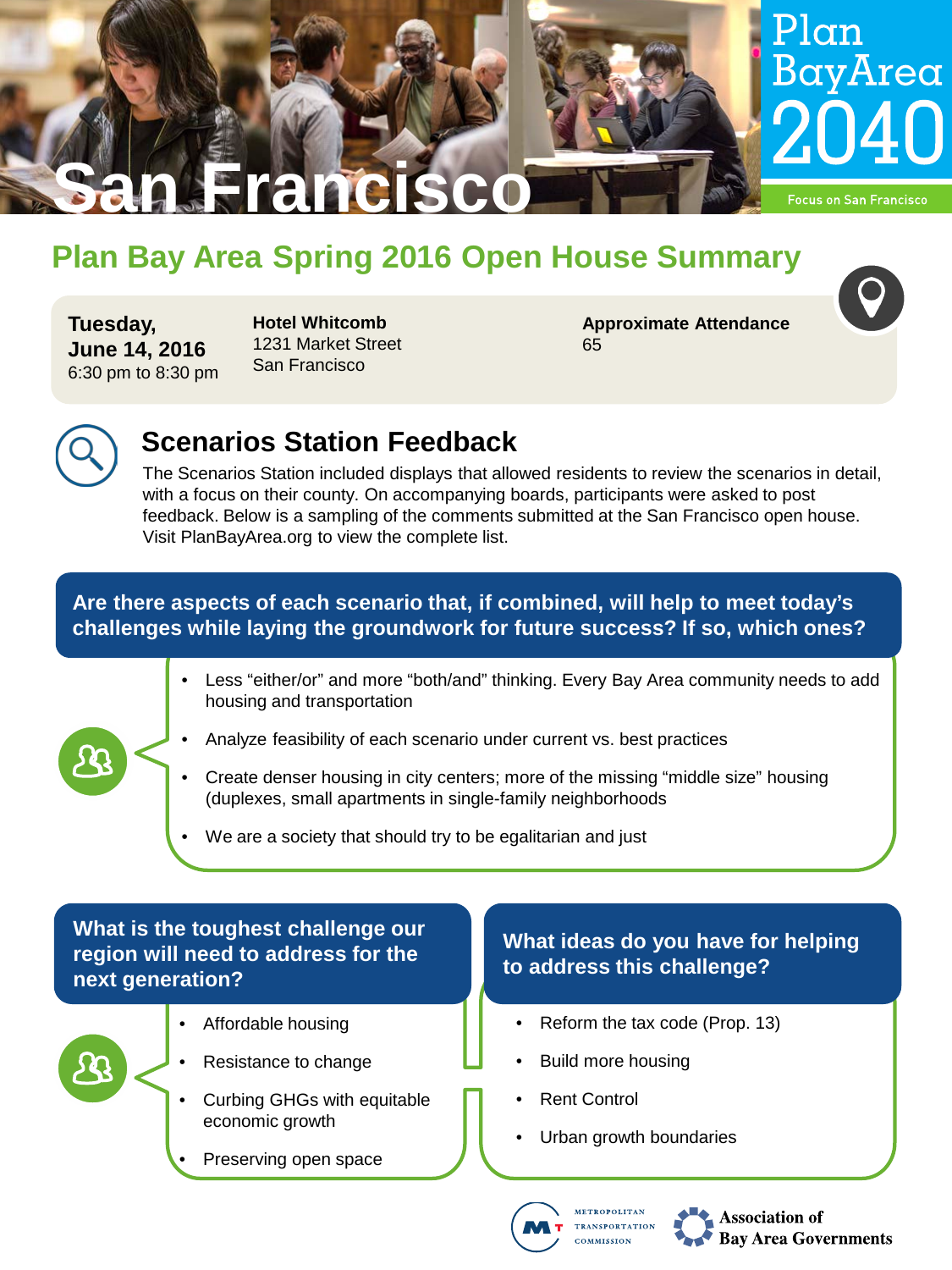**How can we help prevent displacement of long-time residents and best address the lack of affordable housing in the Bay Area?**

- More "affordable by design" units for students and younger workers
- **Rent Control**
- Tie funding for cities to approval of affordable housing
- Build more housing overall, streamline approval process

#### **Which present-day transportation investments do you see providing the most benefits for existing and future Bay Area residents?**

- Expand BART and Muni; More subways
- Second Transbay Tube
- Improve transit between cities; extend hours to support afternoon/night workforce
- Require productivity improvements for transit operators

### **Places of the Bay Area Station**



The Places of the Bay Area Station offered the opportunity to participate in a Bay Area-wide initiative to inspire residents in creating and sharing stories about the various places in our lives. Below is a sampling of photos taken at this station at the San Francisco open house.

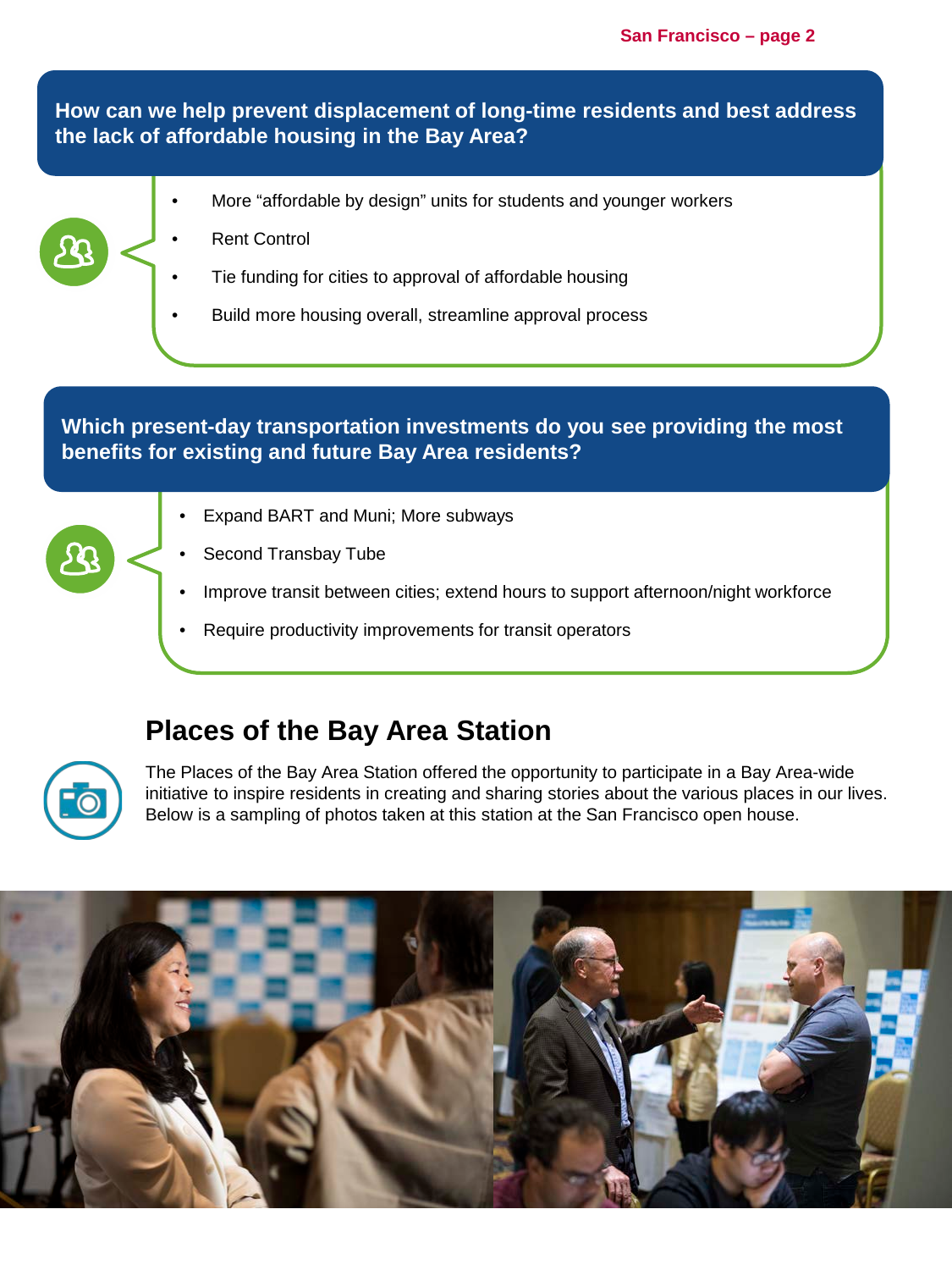### **Plan Bay Area 2040 -- Spring 2016 Public Engagement**



### **San Francisco County Open House**

June 14, 2016 Hotel Whitcomb, 1231 Market Street, San Francisco 6:30 p.m. to 8:30 p.m.

### *Comments Received at the Scenarios Station on the Feedback Display Boards*

After reviewing several display boards describing Plan Bay Area 2040 and the alternative scenarios for what the Bay Area could look like in 2040, as well as talking with MTC and ABAG staff stationed at the display boards, Open House participants responded to the four questions below.

|                | Are there aspects of each scenario that, if combined, you feel will help to meet<br>today's challenges while laying the groundwork for future success? If so, which<br>ones?                                                              | <b>County/Source</b><br>of Comment |
|----------------|-------------------------------------------------------------------------------------------------------------------------------------------------------------------------------------------------------------------------------------------|------------------------------------|
| $\mathbf{1}$   | Need to look at development feasibility for each scenario. a) under current policies<br>b) if set of "best practices" policies are adopted. This will show economic<br>feasibility.                                                       | San Francisco                      |
| $\overline{2}$ | Infill/Brownfield Development                                                                                                                                                                                                             | San Francisco                      |
| 3              | We should allow more dense, urban housing in city centers and main<br>streets/downtowns and more missing middle housing (duplexes, triplexes, ADUs,<br>small apartment buildings) in existing single-family zoned suburban neighborhoods. | San Francisco                      |
| 4              | Don't try to centrally plan the future! It's a recipe for failure. Respect markets and<br>property rights and let change happen organically.                                                                                              | San Francisco                      |
| 5              | I think in the future we should have dense urban environment all the way from<br>Marin to San Jose. Not just neighborhoods, not just 3 dense centers.                                                                                     | San Francisco                      |
| 6              | Please remember that we live in a society that should try to be egalitarian and just.                                                                                                                                                     | San Francisco                      |
| $\overline{7}$ | There should be less "either/or" thinking. More "Both/and." Every Bay Area<br>community needs to add housing and transpo. (NOTE FROM STAFF: One other<br>person agreed with this statement.)                                              | San Francisco                      |
| 8              | More accommodation of cars — the mode choice of the vast majority.                                                                                                                                                                        | San Francisco                      |
| 9              | No.                                                                                                                                                                                                                                       | San Francisco                      |
| 10             | Price the private car out of citiescongestion pricing like London. Use funds to<br>improve public transit. (NOTE FROM STAFF: One other person agreed with this<br>statement.)                                                             | San Francisco                      |

|   | What is the toughest challenge our region will need to address for the next<br>generation?<br>What ideas do you have for helping to address this challenge? | <b>County/Source</b><br>of Comment |
|---|-------------------------------------------------------------------------------------------------------------------------------------------------------------|------------------------------------|
|   | People don't want their built environment to change. They refuse to see that the<br>result is higher prices and displacement.                               | San Francisco                      |
| ◠ | Reducing per capita emissions of greenhouse gases while ensuing equitable<br>economic growth.                                                               | San Francisco                      |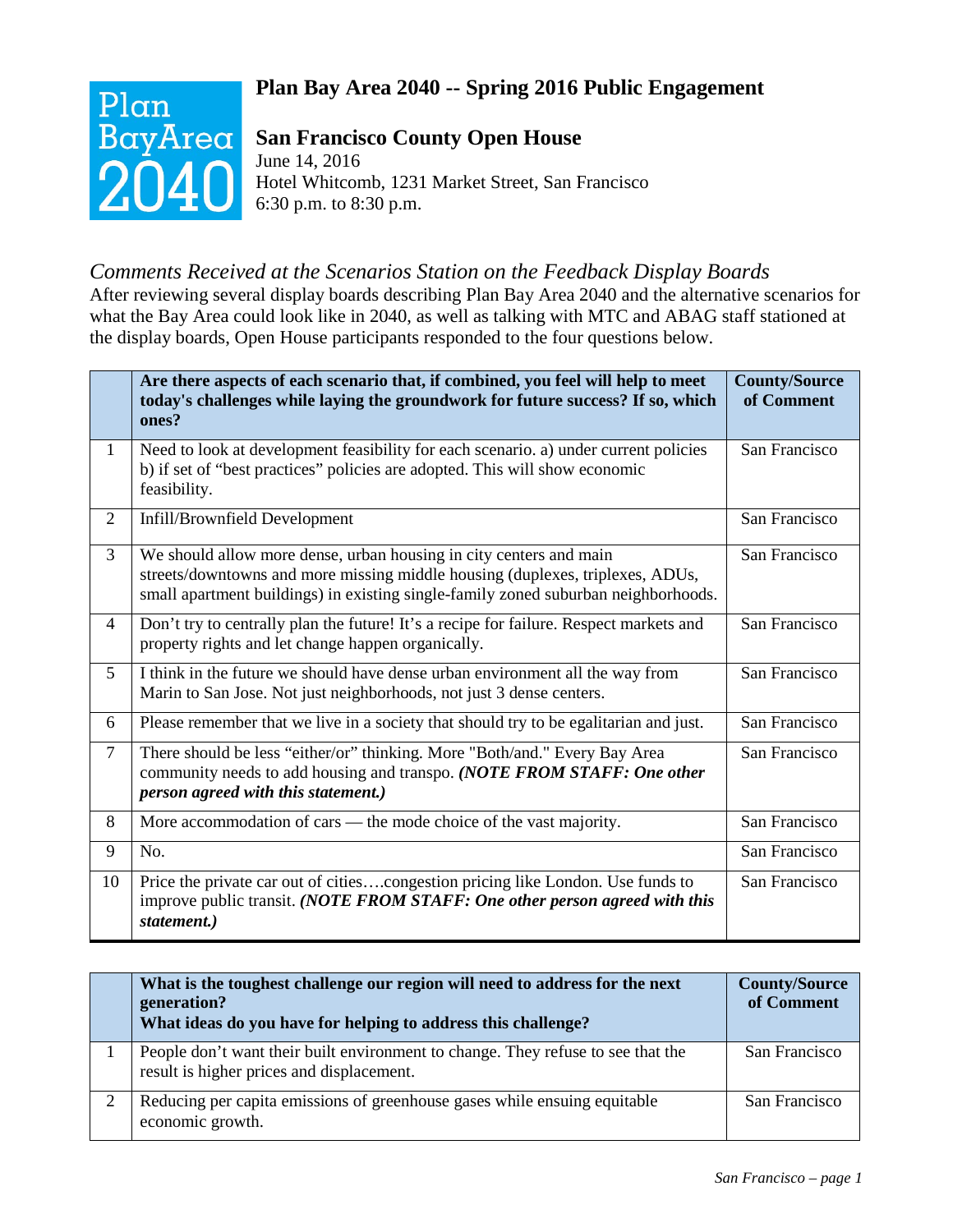| 3 | Sea level rise.                                                                                                                                                                                | San Francisco |
|---|------------------------------------------------------------------------------------------------------------------------------------------------------------------------------------------------|---------------|
| 4 | Less population.                                                                                                                                                                               | San Francisco |
| 5 | Prop. B is one of our biggest challenges.                                                                                                                                                      | San Francisco |
| 6 | Displacement of middle class.                                                                                                                                                                  | San Francisco |
| 7 | Proposition 13 and rent control. When housing goes back to market rate, when it<br>opens the next generation can't afford it. Eliminate Prop. 13 for commercial<br>property.                   | San Francisco |
| 8 | Accommodating growth while preserving our open space! Build in existing cities<br>and towns; infill development; more transit improvements $=$ less traffic; build in<br>transit served areas. | San Francisco |

|                | How can we help prevent displacement of long-time residents and best address<br>the lack of affordable housing in the Bay Area?                                                                                                                                                                                  | <b>County/Source</b><br>of Comment |
|----------------|------------------------------------------------------------------------------------------------------------------------------------------------------------------------------------------------------------------------------------------------------------------------------------------------------------------|------------------------------------|
| $\mathbf{1}$   | Stop allowing a few wealthy homeowners to fight housing and transportation in the<br>name of "protecting" their neighborhood. (NOTE FROM STAFF: One other<br>person agreed with this statement.)                                                                                                                 | San Francisco                      |
| $\overline{2}$ | More housing types - "affordable by design" units at places with many students and<br>young professionals. (NOTE FROM STAFF: One other person agreed with this<br>statement.)                                                                                                                                    | San Francisco                      |
| 3              | Reduce projections of jobs, housing need and population.                                                                                                                                                                                                                                                         | San Francisco                      |
| $\overline{4}$ | Condition all funding to localities on: Adoption of growth targets into local policies;<br>Adoption of best practices for enabling infill development (density, parking, area-<br>specific impact fees, etc.); Progress in approving developments that conform to Plan<br>Bay Area goals for their jurisdiction. | San Francisco                      |
| 5              | Building more housing supply (at any affordability level). Affordable housing<br>sounds great but distorts pricing markets and leaves middle-income people with<br>fewer options; rent control creates perverse incentives for both renters and owners.<br>More houses drop prices for everyone.                 | San Francisco                      |
| 6              | Create incentives to build housing at all levels (200,000 units).                                                                                                                                                                                                                                                | San Francisco                      |
| $\tau$         | Recognize duty to the world and reduce ability of local neighborhoods to block<br>sustainability projects.                                                                                                                                                                                                       | San Francisco                      |
| 8              | Build housing. (NOTE FROM STAFF: One other person agreed with this<br>statement.)                                                                                                                                                                                                                                | San Francisco                      |
| 9              | Prevent wealth "clustering" by mandating/ building affordable housing units in<br>every new development.                                                                                                                                                                                                         | San Francisco                      |
| 10             | Build more housing. (NOTE FROM STAFF: Two other people agreed with this<br>statement.)                                                                                                                                                                                                                           | San Francisco                      |
| 11             | Reduce discretionary barriers.                                                                                                                                                                                                                                                                                   | San Francisco                      |
| 12             | Build housing faster.                                                                                                                                                                                                                                                                                            | San Francisco                      |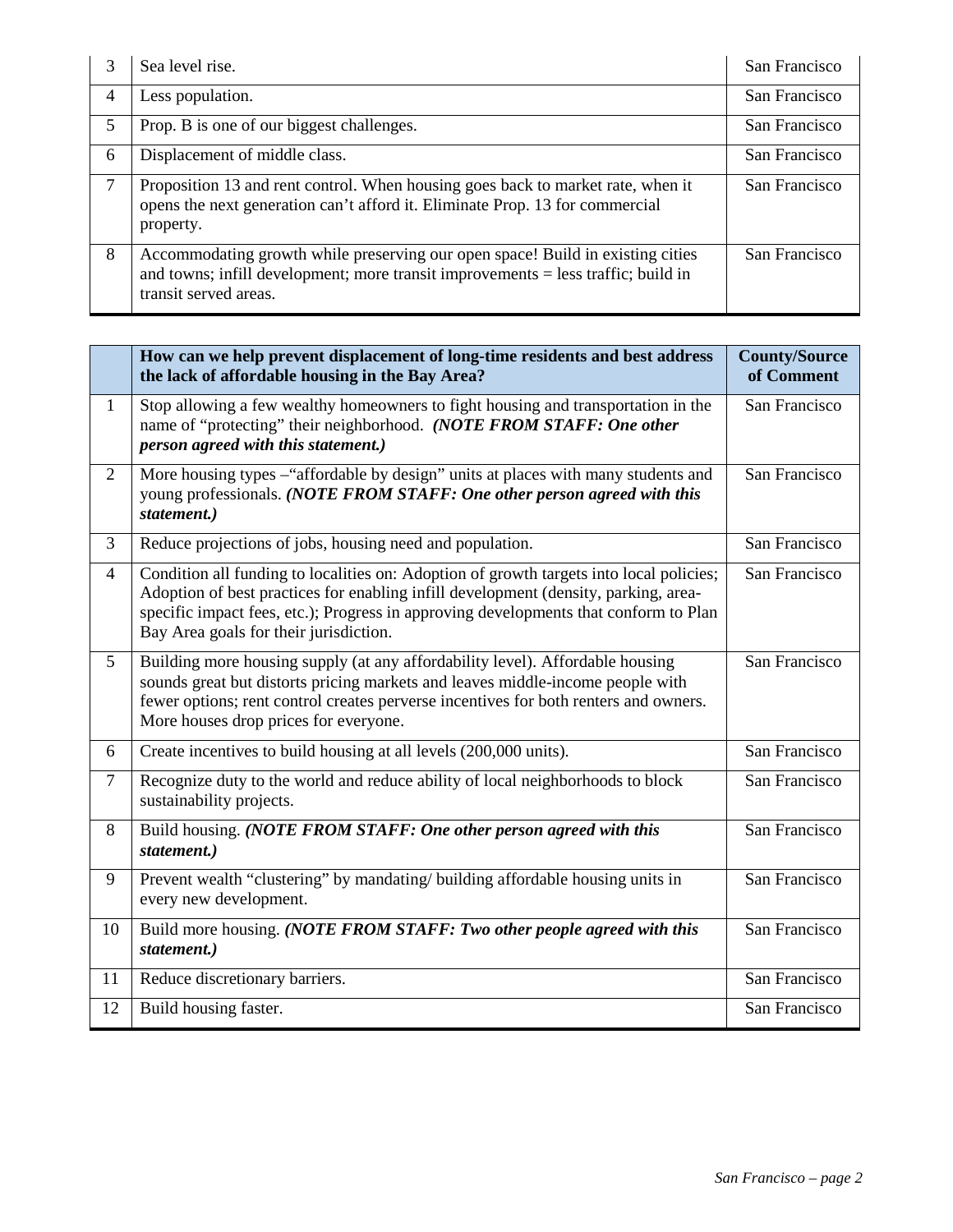|                | Which present-day transportation investments do you see providing the most<br>benefits for existing and future Bay Area residents?                                     | <b>County/Source</b><br>of Comment |
|----------------|------------------------------------------------------------------------------------------------------------------------------------------------------------------------|------------------------------------|
| $\mathbf{1}$   | More options at different price/service levels (example: encourage long-distance<br>bus services) providing people different options for accessing the same locations. | San Francisco                      |
| $\overline{2}$ | Prioritize transit on roadways so it has an advantage over single occupancy<br>vehicles/autos.                                                                         | San Francisco                      |
| 3              | <b>BART</b> and Muni.                                                                                                                                                  | San Francisco                      |
| 4              | Expand BART and create more subways.                                                                                                                                   | San Francisco                      |
| 5              | None.                                                                                                                                                                  | San Francisco                      |
| 6              | Requiring productivity improvements by transit operators.                                                                                                              | San Francisco                      |
| $\overline{7}$ | 1) Second Transbay tube; 2) Bus Rapid Transit; 3) more subways in dense areas<br>(also, more dense areas).                                                             | San Francisco                      |
| 8              | Improve public transit between cities; extend hours to support afternoon and night<br>work force.                                                                      | San Francisco                      |
| 9              | Physically separate conflicting modes of transportation. Vision Zero will not<br>succeed as long as cars and pedestrians mix.                                          | San Francisco                      |
| 10             | More express bus services for major commute routes.                                                                                                                    | San Francisco                      |
| 11             | Build BART to original 1962 plan of 600 miles in 9 bay counties.                                                                                                       | San Francisco                      |
| 12             | Integrate "Clipper" for high-speed rail payment.                                                                                                                       | San Francisco                      |
| 13             | Integrate "Clipper" for payment on Capitol Corridor Rail Service.                                                                                                      | San Francisco                      |

## *Comment Forms Submitted at the Open House*

|                | <b>Comment – San Francisco County</b>                                                                                                                                                                                        | <b>County/Source</b><br>of Comment |
|----------------|------------------------------------------------------------------------------------------------------------------------------------------------------------------------------------------------------------------------------|------------------------------------|
| 1              | Planning and preparation are very important for the Plan Bay Area 2040 project.                                                                                                                                              | San Francisco                      |
| 2              | People should drive their cars, pick-up trucks and vans less, so they can ease or<br>reduce (urban) traffic congestion.                                                                                                      | San Francisco                      |
| 3              | Street improvements are essential for our local and urban transportation system and<br>landscape.                                                                                                                            | San Francisco                      |
| 4              | The demand for transit that meets today's needs can be very detrimental.                                                                                                                                                     | San Francisco                      |
| 5              | No more use of the words resilient or robust. Stop it now!                                                                                                                                                                   | San Francisco                      |
| 6              | Please take into consideration the aging population and desire to "age in place."<br>Services like transportation are crucial no matter where they live, and designated<br>affordable housing for seniors is very important. | San Francisco                      |
| $\overline{7}$ | Long-term improvements to BART like new stations, second Transbay tube are<br>important. But short-term fixes like simple maintenance $(a/c$ on train cars) will help<br>keep passengers happy in the meantime.              | San Francisco                      |
| 8              | Please work to find creative ways to raise funding for transit without raising transit<br>fares a lot. I spend \$15/day commuting on public transit from Richmond to SF.                                                     | San Francisco                      |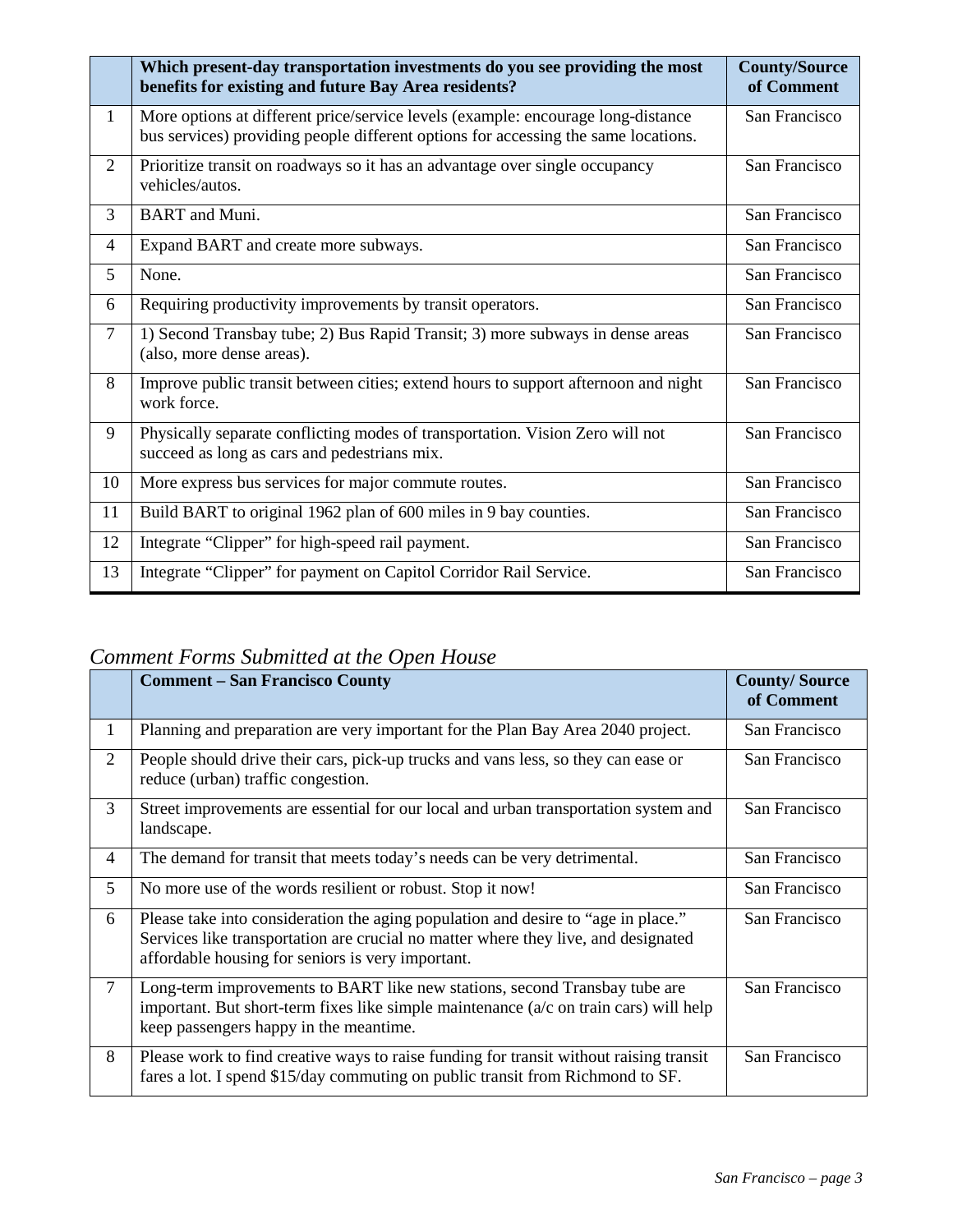| 9  | Continue to hold public events but increased public outreach and collaboration with<br>existing agencies is so important to get "buy-in" from the public. I grew up in the<br>Bay Area and never heard of Plan Bay Area until a few weeks ago.                                                                                                                                                                                                                                                                                                                                                                                                                                                                                                                                                                                                                                                                                                                                                                                                                                                                                                                                                                                                                                                                                                                                                                                                                                           | San Francisco |
|----|------------------------------------------------------------------------------------------------------------------------------------------------------------------------------------------------------------------------------------------------------------------------------------------------------------------------------------------------------------------------------------------------------------------------------------------------------------------------------------------------------------------------------------------------------------------------------------------------------------------------------------------------------------------------------------------------------------------------------------------------------------------------------------------------------------------------------------------------------------------------------------------------------------------------------------------------------------------------------------------------------------------------------------------------------------------------------------------------------------------------------------------------------------------------------------------------------------------------------------------------------------------------------------------------------------------------------------------------------------------------------------------------------------------------------------------------------------------------------------------|---------------|
| 10 | It is a tragedy that the Bay Area is so prosperous yet continually underfunds critical<br>transit improvements. I wish we would strive to be world leaders in terms of public<br>transit and infrastructure.                                                                                                                                                                                                                                                                                                                                                                                                                                                                                                                                                                                                                                                                                                                                                                                                                                                                                                                                                                                                                                                                                                                                                                                                                                                                             | San Francisco |
| 11 | We should focus on driving growth into urban centers rather than continuing the<br>unsustainable and failing path to ever-sprawling suburbia.                                                                                                                                                                                                                                                                                                                                                                                                                                                                                                                                                                                                                                                                                                                                                                                                                                                                                                                                                                                                                                                                                                                                                                                                                                                                                                                                            | San Francisco |
| 12 | I think these processes are not well representing hard-working people and the well-<br>paid immigrants who are helping make this into a prosperous high-tech hub. We<br>should be careful not to put too much weight on the concerns of retired people who<br>can afford to go to so many community meetings. I support Governor Brown's<br>proposed legislation to make building as of right.                                                                                                                                                                                                                                                                                                                                                                                                                                                                                                                                                                                                                                                                                                                                                                                                                                                                                                                                                                                                                                                                                           | San Francisco |
| 13 | The Places Bay Area exercise is a total waste of money. Please stop doing this.                                                                                                                                                                                                                                                                                                                                                                                                                                                                                                                                                                                                                                                                                                                                                                                                                                                                                                                                                                                                                                                                                                                                                                                                                                                                                                                                                                                                          | San Francisco |
| 14 | Flyer submitted: Plan Bay Area is a top down central plan perpetrated on citizens by<br>unelected bureaucrats despite the pretty pictures shown at these workstations and<br>the false propaganda. The reality is Plan Bay Area will: Destroy the unique<br>character of your town; force one size fits all high density development (stack and<br>pack multi-story apartments with shops on the first floor) near mass transit in all<br>Bay Area towns; make housing less affordable and lock low income people in to<br>permanent poverty; drive businesses/jobs/property from the Bay Area due to high<br>regulation and taxes to support the Plan; pour money into mass transit systems that<br>are expensive and inefficient that are being funded at the expense of road repair and<br>road construction; plan for automobile congestion; make driving more expensive;<br>limit parking options to discourage car usage; severely restricts your mobility; live,<br>work, and play within walking, biking or mass transit distance of home; increase<br>taxes like parcel taxes to pay for services from additional population forced on your<br>town; force additional student populations on to school districts ill-equipped to<br>handle them forcing increased costs on your town regarding new school building<br>construction and on-going expenses for teachers and administrators. If you chose<br>Plan Bay Area you lose the character of your town and whole Bay Area. | San Francisco |
| 15 | Traffic congestion can be a (real) nightmare for various motorists.                                                                                                                                                                                                                                                                                                                                                                                                                                                                                                                                                                                                                                                                                                                                                                                                                                                                                                                                                                                                                                                                                                                                                                                                                                                                                                                                                                                                                      | San Francisco |
| 16 | New bike lanes are very useful and convenient for San Francisco's bicyclists.                                                                                                                                                                                                                                                                                                                                                                                                                                                                                                                                                                                                                                                                                                                                                                                                                                                                                                                                                                                                                                                                                                                                                                                                                                                                                                                                                                                                            | San Francisco |

### *Places of the Bay Area Station*

Places of the Bay Area is a Bay Area-wide initiative to inspire residents in creating and sharing stories about various places in our lives. Open House participants were asked to complete two statements about their community: "In my community I love\_\_\_\_ because \_\_\_\_\_" and "In my community I want to see  $\_\_\_\_\$ because  $\_\_\_\$ ."

| <b>Statements</b>                                                                                                                                                                                                                            |
|----------------------------------------------------------------------------------------------------------------------------------------------------------------------------------------------------------------------------------------------|
| In My Community I Love Neighborhood corner stores because I start to make friends w/people and<br>establish relationships.                                                                                                                   |
| In My Community I Love Neighborhood stores & bookstores because it's convenient to pick up<br>groceries, gifts and essentials on my commute, it supports diverse local businesses, it lets me see and<br>meet the people in my neighborhood. |